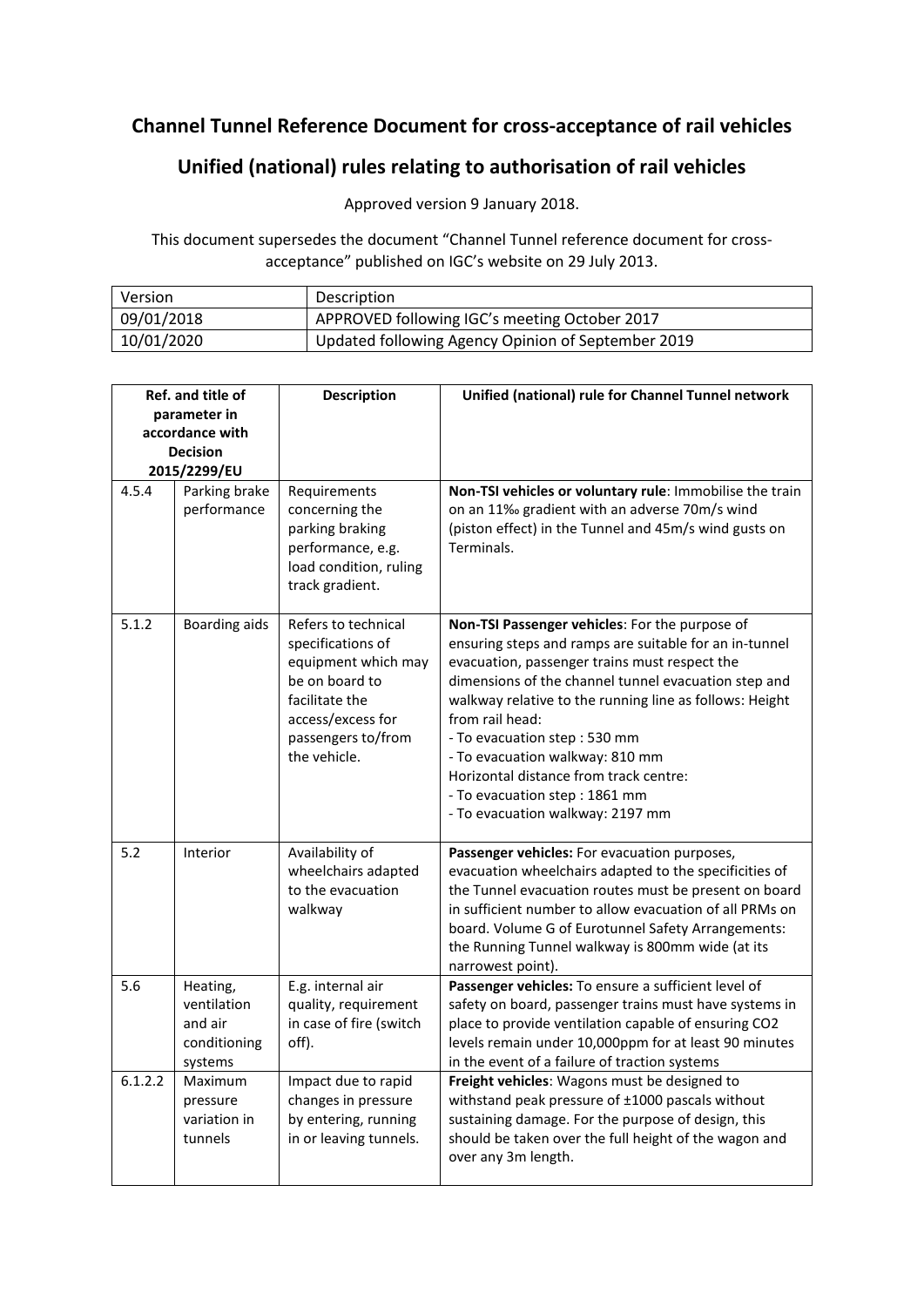| Ref. and title of         | <b>Description</b>                                                                                                                                                                                       | Unified (national) rule for Channel Tunnel network                                                                                                                                                                                                                                                                                                                                                                                                                                                                                                                                                                                                                                                                                                                                                                                                                                                                                    |
|---------------------------|----------------------------------------------------------------------------------------------------------------------------------------------------------------------------------------------------------|---------------------------------------------------------------------------------------------------------------------------------------------------------------------------------------------------------------------------------------------------------------------------------------------------------------------------------------------------------------------------------------------------------------------------------------------------------------------------------------------------------------------------------------------------------------------------------------------------------------------------------------------------------------------------------------------------------------------------------------------------------------------------------------------------------------------------------------------------------------------------------------------------------------------------------------|
| parameter in              |                                                                                                                                                                                                          |                                                                                                                                                                                                                                                                                                                                                                                                                                                                                                                                                                                                                                                                                                                                                                                                                                                                                                                                       |
| accordance with           |                                                                                                                                                                                                          |                                                                                                                                                                                                                                                                                                                                                                                                                                                                                                                                                                                                                                                                                                                                                                                                                                                                                                                                       |
| <b>Decision</b>           |                                                                                                                                                                                                          |                                                                                                                                                                                                                                                                                                                                                                                                                                                                                                                                                                                                                                                                                                                                                                                                                                                                                                                                       |
| 2015/2299/EU              |                                                                                                                                                                                                          |                                                                                                                                                                                                                                                                                                                                                                                                                                                                                                                                                                                                                                                                                                                                                                                                                                                                                                                                       |
| 10.1<br>Fire              | E.g. fire category,                                                                                                                                                                                      | Passenger vehicles: Passenger rolling stock intended to                                                                                                                                                                                                                                                                                                                                                                                                                                                                                                                                                                                                                                                                                                                                                                                                                                                                               |
| protection<br>concept and | classification,<br>protection measures                                                                                                                                                                   | be operated in the Channel Tunnel shall be of category<br>B, considering the length of the tunnel.                                                                                                                                                                                                                                                                                                                                                                                                                                                                                                                                                                                                                                                                                                                                                                                                                                    |
| protection                | for vehicles and parts<br>of the vehicle (e.g.<br>driver's cab), material<br>properties, fire<br>barriers, fire detectors<br>(including ionisation<br>detectors) and fire<br>extinguishing<br>equipment. | Due to the lack of firefighting points with safe area (see<br>TSI SRT, clause 4.2.1.7) amendments to the following<br>clauses apply:                                                                                                                                                                                                                                                                                                                                                                                                                                                                                                                                                                                                                                                                                                                                                                                                  |
|                           |                                                                                                                                                                                                          | - clause 4.2.10.4.4 (3): The running capability of a<br>Passenger rolling stock intended to be operated in the<br>Channel Tunnel shall be demonstrated by application of<br>the specification referenced in Annex J-1, index 63, in<br>which the system functions impacted by a 'type 2' fire<br>shall be braking and traction; these functions shall be<br>assessed in the following conditions - for a duration of<br>30 minutes at a minimum speed of 100 km/h, or $-$ for<br>a duration of 15 minutes at a minimum speed of 80<br>km/h (according to clause 4.2.10.4.4) under the<br>condition specified in the national rule notified by the<br>Channel tunnel safety authority for this purpose.                                                                                                                                                                                                                                |
|                           |                                                                                                                                                                                                          | - clause 4.2.10.3.4 (3) & (4): Where the running<br>capability is specified for a duration of 30 minutes<br>according to the point above, the fire barrier between<br>the driver's cab and the compartment to the rear of it<br>(assuming the fire starts in the rear compartment) shall<br>satisfy requirements for integrity for a minimum of 30<br>minutes (instead of 15 minutes). Where the running<br>capability is specified for a duration of 30 minutes<br>according to the point above, and for passenger<br>vehicles that do not allow the exit of passengers at both<br>ends (no through route), measures to control the<br>spread of heat and fire effluents (full cross section<br>partitions or other FCCS, fire barriers between<br>combustion engine/electrical supply/traction<br>equipment and passenger/staff areas) shall be designed<br>for a minimum of 30 minutes fire protection (instead of<br>15 minutes). |
|                           |                                                                                                                                                                                                          | For passenger trains of 15 minutes' running capacity, a<br>further risk assessment will be required. This will<br>demonstrate that using them maintains or improves<br>the level of safety in the Channel Tunnel. This further<br>risk assessment will have to analyse the consequences<br>for passengers of not having enough running capacity<br>to exit the tunnel. The applicant will supply this<br>assessment. The analysis must guarantee evacuation of<br>the train into the service tunnel in less than 15 minutes<br>from detection of the fire. It will consider the operating<br>rules defined in paragraph 4.4 of the tunnel safety TSI<br>(except clause 4.4.1.c), the features of the passenger<br>train (layout and number of passengers) and the criteria                                                                                                                                                            |